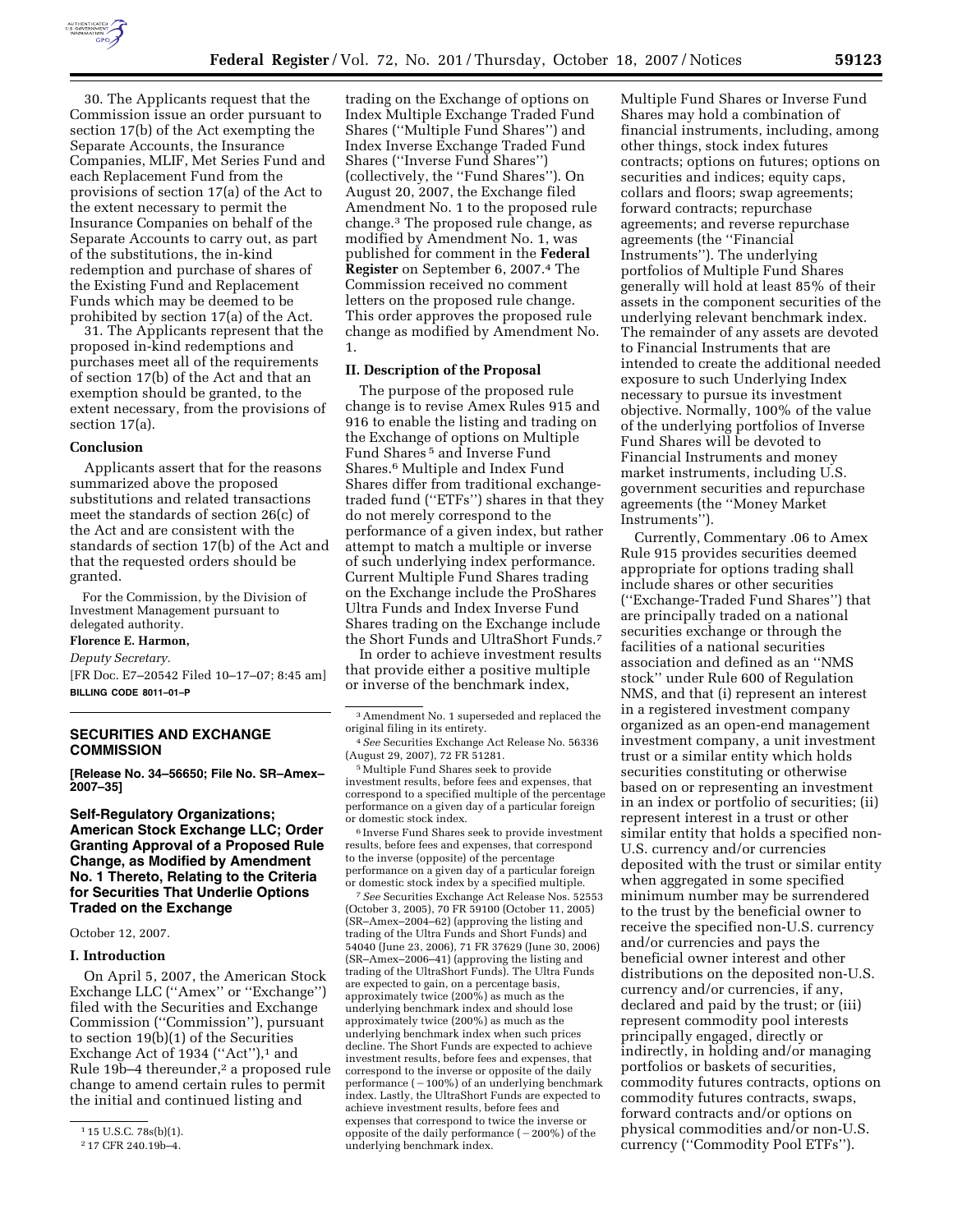The Exchange proposes to amend Commentary .06 to Amex Rule 915 to expand the type of options to include the listing and trading of options based on Multiple Fund Shares and Inverse Fund Shares 8 that may hold or invest in any combination of securities, Financial Instruments and/or Money Market Instruments. Multiple Fund Shares and Inverse Fund Shares will continue to otherwise satisfy the listing standards in Commentary .06 to Amex Rule 915. In addition, the Exchange proposes to remove the reference to a ''national securities association'' in Commentary .06 to Amex Rule 915.

As set forth in proposed amended Commentary .06 to Amex Rule 915, Multiple Fund Shares and Inverse Fund Shares must be traded on a national securities exchange and must be an ''NMS stock'' as defined under Rule 600 of Regulation NMS. In addition, Multiple Fund Shares and Inverse Fund Shares must meet either: (i) The criteria and guidelines under Commentary .01 to Amex Rule 915; or (ii) be available for creation or redemption each business day in cash or in kind from the investment company at a price related to net asset value. In addition, the investment company shall provide that shares may be created even though some or all of the securities and/or cash (in lieu of the Financial Instruments) needed to be deposited have not been received by the investment company, provided the authorized creation participant has undertaken to deliver the shares and/or cash as soon as possible and such undertaking has been secured by the delivery and maintenance of collateral consisting of cash or cash equivalents satisfactory to the fund which underlies the option as described in the prospectus.

The current continuing or maintenance listing standards for options on Exchange Traded Fund Shares will continue to apply.

The Exchange proposes to amend Commentary .07 to Amex Rule 916 to indicate that the index or portfolio may consist of securities, Financial Instruments and/or Money Market Instruments. The Exchange also seeks to delete references to ''national market securities,'' ''national securities association'', and ''national market association'' set forth in Commentary .07 to Amex Rule 916.

Under the applicable continued listing criteria in Commentary .07 to Amex Rule 916, options on Fund Shares may be subject to the suspension of opening transactions as follows: (1) Following the initial twelve-month

period beginning upon the commencement of trading of the Fund Shares, there are fewer than 50 record and/or beneficial holders of the Fund Shares for 30 or more consecutive trading days; (2) the value of the index, non-U.S. currency, portfolio of commodities including commodity futures contracts, options on commodity futures contracts, swaps, forward contracts and/or options on physical commodities, or portfolio of securities and/or Financial Instruments on which the Fund Shares are based is no longer calculated or available; or (3) such other event occurs or condition exists that in the opinion of the Exchange makes further dealing on the Exchange inadvisable. Additionally, the Fund Shares shall not be deemed to meet the requirements for continued approval, and the Exchange shall not open for trading any additional series of option contracts of the class covering such Multiple Fund Shares or Inverse Fund Shares, if the Shares are halted from trading on their primary market or if the Shares are delisted in accordance with the terms of Amex Rule 916 or the value of the index or portfolio on which the Shares are based is no longer calculated or available.

The Exchange represents that the expansion of the types of investments that may be held by Multiple Fund Shares or Inverse Fund Shares under Commentary .06 to Amex Rule 915 will not have any effect on the rules pertaining to position and exercise limits <sup>9</sup> or margin.<sup>10</sup>

In addition, the Exchange also seeks to add ''reverse repurchase agreements'' within the rule text of Amex Rule 1000A–AEMI(b)(2)(ii) in order to correct the definition of Financial Instruments.

The Exchange has represented that its existing surveillance procedures applicable to trading in options are adequate to properly monitor the trading in Multiple Fund Shares options and Inverse Fund Shares options.

# **III. Discussion**

After careful consideration, the Commission finds that the proposed rule change is consistent with the requirements of the Act and the rules and regulations thereunder applicable to a national securities exchange,<sup>11</sup> and in particular, the requirements of section  $6(b)$  of the Act.<sup>12</sup> Specifically, the Commission finds that the proposed

11 In approving this proposed rule change, the Commission has considered the proposed rule's impact on efficiency, competition, and capital formation. *See* 15 U.S.C. 78c(f). 12 12 15 U.S.C. 78f(b).

rule change is consistent with section  $6(b)(5)$  of the Act,<sup>13</sup> which requires, among other things, that the rules of a national securities exchange be designed to prevent fraudulent and manipulative acts and practices, to promote just and equitable principles of trade, to remove impediments to and perfect the mechanism of a free and open market and a national market system, and, in general, to protect investors and the public interest.

#### *Surveillance*

The Commission notes that the Exchange has represented that its existing surveillance procedures applicable to trading options are adequate to properly monitor trading in Multiple Fund Shares options and Inverse Fund Shares options. In addition, the Exchange represented that the expansion of the types of investments that may be held by Multiple Fund Shares or Inverse Fund Shares under Commentary .06 to Amex Rule 915 will not have any effect on the rules pertaining to position and exercise limits <sup>14</sup> or margin.<sup>15</sup>

# *Listing and Trading Options on Fund Shares*

The Commission notes that, pursuant to the proposed rule change, the Exchange represented that the current continuing or maintenance listing standards for options on Exchange Traded Fund Shares will continue to apply. These provisions include requirements regarding initial and continued listing standards, suspension of opening transactions, and trading halts. Proposed amended Commentary .06 to Amex Rule 915, would require that Multiple Fund Shares and Inverse Fund Shares be traded on a national securities exchange and must be an ''NMS stock'' as defined under Rule 600 of Regulation NMS.16

The Commission believes that this proposal is necessary to enable the Exchange to list and trade options on the shares of the Ultra Fund, Short Fund and UltraShort Fund of the ProShares Trust. The Commission believes that the ability to trade options on the Multiple and Inverse Fund Shares will provide investors with additional risk management tools. The Commission further believes that the proposed amendment to the Exchange's listing criteria for options on Exchange Traded Fund Shares will ensure that the Exchange will be able to list options on

<sup>8</sup>*See* Amex Rule 1000A–AEMI(b)(2).

<sup>9</sup>*See* Amex Rules 904 and 905.

<sup>10</sup>*See* Amex Rule 462.

<sup>13</sup> 13 15 U.S.C. 78f(b)(5).

<sup>14</sup>*See* Amex Rules 904 and 905.

<sup>15</sup>*See* Amex Rule 462.

<sup>16</sup> 17 CFR 242.600(b)(47).